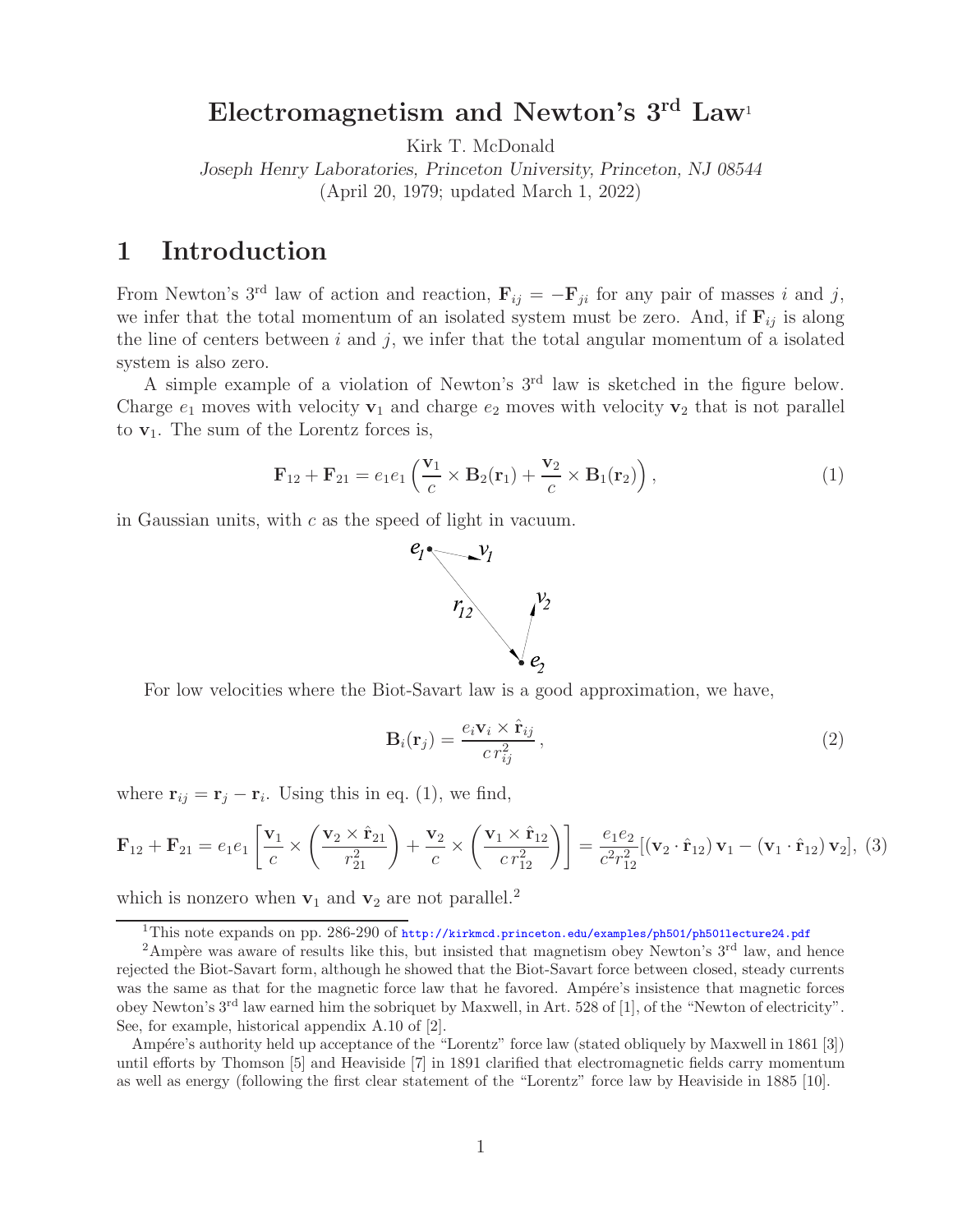We wish to show that, although Newton's  $3<sup>rd</sup>$  law is violated in electromagnetism, the total momentum of an isolated system is conserved once one considers electromagnetic momentum as well as mechanical momentum.

The concept of electromagnetic momentum was introduced by Maxwell in 1864, when he identified this with Faraday's "electronic state" in sec. 26 of [4], and clarified in sec. 57 that the electromagnetic momentum of charge e in an external vector potential **A** is  $eA/c$  (in the Coulomb gauge, as favored by Maxwell). For a collection of charges, we write,

$$
\mathbf{P}_{\text{EM}}^{(\text{M})} = \sum_{i \neq j} \frac{e_i \mathbf{A}_j^{(\text{C})}(\mathbf{r}_j)}{c},\tag{4}
$$

where superscript C is for Coulomb and M is for Maxwell. This formulation suggests that electromagnetic momentum is a property of the charges, rather than of the electromagnetic field.

As mentioned in footnote 2 above, in 1891 Thomson [5] and Heaviside [7] developed a concept of electromagnetic momentum based on the electromagnetic fields **E** and **B**, relating this to the Poynting vector  $\mathbf{S} = (c/4\pi)\mathbf{E} \times \mathbf{B}$  [11]. We write this formulation as,

$$
\mathbf{P}_{\text{EM}}^{(P)} = \int \frac{\mathbf{S}}{c^2} d\text{Vol} = \int \frac{\mathbf{E} \times \mathbf{B}}{4\pi c} d\text{Vol},\tag{5}
$$

but note that for a collection of (moving) point charges it includes (unphysical) infinite self momenta. Hence, for point charges  $e_i$  we consider only the interaction field momentum,

$$
\mathbf{P}_{\text{EM}}^{(P)} = \sum_{i \neq j} \int \frac{\mathbf{E}_i \times \mathbf{B}_j}{4\pi c} d\text{Vol}.\tag{6}
$$

That Maxwell's electromagnetic momentum (4) is equivalent to the electromagnetic-field momentum (6) of Thomson and Heaviside in quasistatic examples was first demonstrated by Thomson [12]. See also [13].

In the rest of this note, we demonstrate that, for the example of two moving charges,

$$
\frac{d\mathbf{P}_{\text{mech}}}{dt} = \mathbf{F}_{12} + \mathbf{F}_{21} = -\frac{d\mathbf{P}_{\text{EM}}}{dt},\tag{7}
$$

to order  $v^2/c^2$ , which latter is often called the Darwin approximation [14].

#### **2 The Darwin Approximation**

The Lagrangian for a charge  $e$  of mass  $m$  (with no magnetic moment) that moves with velocity **v** in an external electromagnetic field that is described by potentials V and **A** can be written as (see, for example, sec. 65 of  $[15]$  and sec. 12.6 of  $[16]$ ),),

$$
\mathcal{L} = -mc^2\sqrt{1 - v^2/c^2} - eV + e\frac{\mathbf{v}}{c} \cdot \mathbf{A}.
$$
 (8)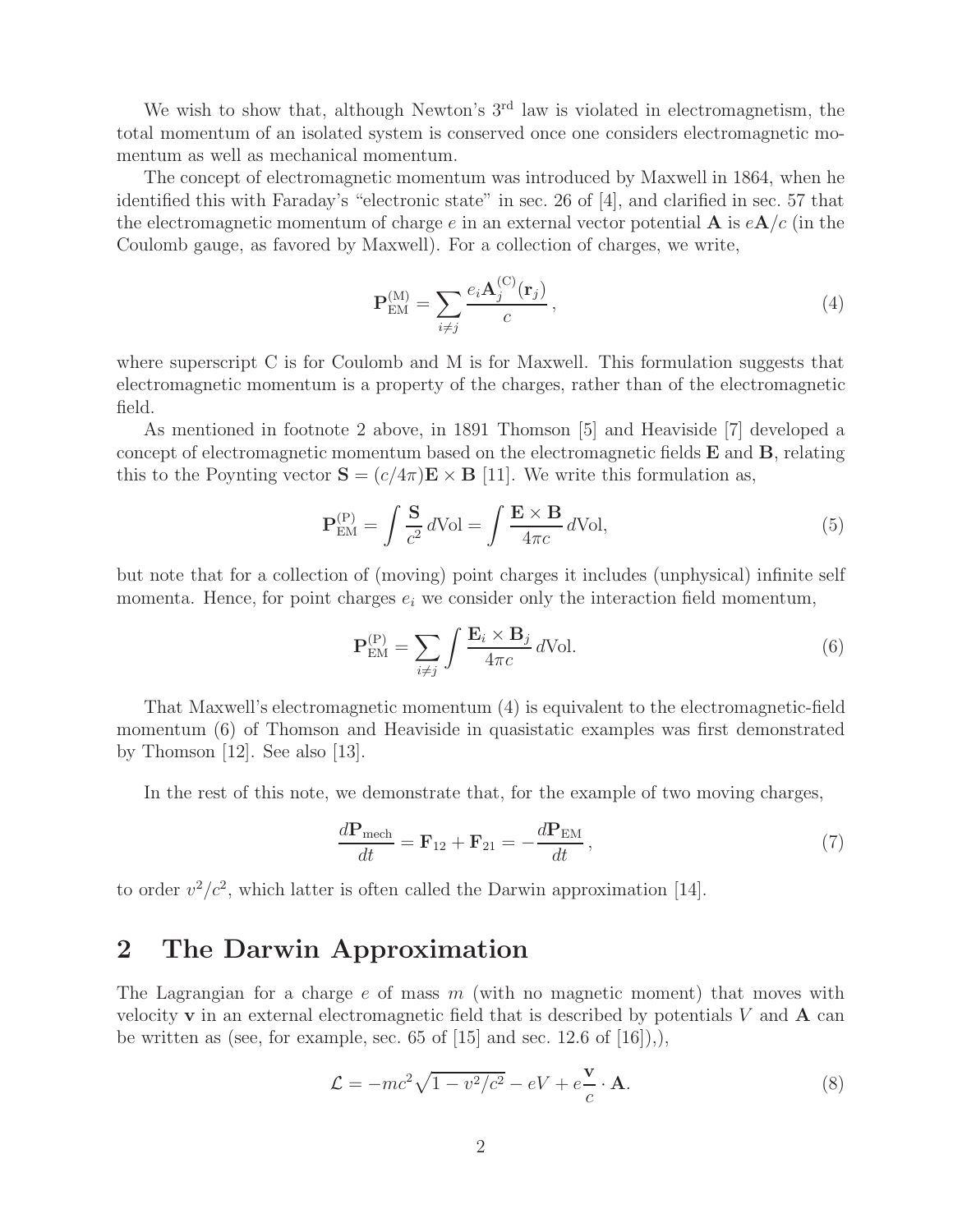Darwin [14] worked in the Coulomb gauge, and kept term only to order  $v^2/c^2$ . Then, the scalar and vector potentials due to a charge e that has velocity **v** are (see sec. 65 of [15] or sec. 12.6 of [16]),

$$
V = \frac{e}{R}, \qquad \mathbf{A} = \frac{e[\mathbf{v} + (\mathbf{v} \cdot \hat{\mathbf{R}}) \hat{\mathbf{R}}]}{2cR}, \qquad (9)
$$

where  $\hat{\mathbf{R}}$  is directed from the charge to the observer, whose (present) distance from the charge is **R**.

The electric and magnetic fields of charge e at distance **R** from an observer follow in the Darwin approximation from the potentials (9),

$$
\mathbf{E} = -\nabla V - \frac{\partial \mathbf{A}}{\partial ct} = \frac{e}{R^2} \hat{\mathbf{R}} - \frac{e}{2c^2 R} \left( \mathbf{a} + (\mathbf{a} \cdot \hat{\mathbf{R}}) \hat{\mathbf{R}} + \frac{v^2 - 3(\mathbf{v} \cdot \hat{\mathbf{R}})^2}{R} \hat{\mathbf{R}} \right), \quad (10)
$$

$$
\mathbf{B} = \nabla \times \mathbf{A} = \frac{e \mathbf{v} \times \hat{\mathbf{R}}}{cR^2},
$$
\n(11)

where  $\mathbf{a} = d\mathbf{v}/dt$  is the (present) acceleration of the charge.<sup>3</sup> As the magnetic field (11) varies as  $1/R^2$ , there is no radiation in the far zone in the Darwin approximation. However, the Poynting vector  $S = (c/4\pi) E \times B$  is nonzero, so there exists a flow of electromagnetic-field energy around the moving charge.

The Lorentz force on a charge  $e_1$  with velocity  $\mathbf{v}_1$  due to charge  $\mathbf{e}_2$  with velocity  $\mathbf{v}_2$  is, in the Darwin approximation,

$$
\mathbf{F}_{12} = e_1 \left( \mathbf{E}_2 + \frac{\mathbf{v}_1}{c} \times \mathbf{B}_2 \right)
$$
  
=  $\frac{e_1 e_2}{r_{12}^3} \left[ \left( 1 - \frac{v_2^2}{2c^2} + \frac{3(\mathbf{r}_{12} \cdot \mathbf{v}_2)^2}{2c^2 r_{12}^2} \right) \mathbf{r}_{12} - \frac{r_{12}^2 \mathbf{a}_2 + (\mathbf{a}_2 \cdot \mathbf{r}_{12}) \mathbf{r}_{12}}{2c^2} + \frac{\mathbf{v}_1 \times (\mathbf{v}_2 \times \mathbf{r}_{12})}{c^2} \right].$  (12)

This force depends on the acceleration  $\mathbf{a}_2$  of the source charge  $e_2$ , but not on the acceleration  $\mathbf{a}_1$  of the charge  $e_1$ , and has noncentral terms (not along  $\hat{\mathbf{r}}_{12}$ ).<sup>4</sup>

The total force on the two charges is, noting that  $\mathbf{r}_{21} = -\mathbf{r}_{12}$ ,

$$
\mathbf{F}_{12} + \mathbf{F}_{21} = \frac{e_1 e_2}{r_{12}^3} \left[ \left( 1 + \frac{v_1^2 - v_2^2}{2c^2} + \frac{3(\mathbf{r}_{12} \cdot \mathbf{v}_2)^2 - 3(\mathbf{r}_{12} \cdot \mathbf{v}_1)^2}{2c^2 r_{12}^2} \right) \mathbf{r}_{12} - \frac{r_{12}^2 (\mathbf{a}_1 + \mathbf{a}_2) + [(\mathbf{a}_1 + \mathbf{a}_2) \cdot \mathbf{r}_{12}] \mathbf{r}_{12}}{2c^2} + \frac{(\mathbf{v}_1 \times \mathbf{v}_2) \times \mathbf{r}_{12}}{c^2} \right],
$$
(15)

using the vector identity  $\mathbf{a} \times (\mathbf{b} \times \mathbf{c}) - \mathbf{b} \times (\mathbf{a} \times \mathbf{c}) = (\mathbf{a} \times \mathbf{b}) \times \mathbf{c}$ .

 ${}^{3}$ Sec. 65 of [15] shows that in the Darwin approximation the Liénard-Wiechert potentials (Lorenz gauge) reduce to  $V = e/R + (e/2c^2)\partial^2 R/\partial t^2$  and  $\mathbf{A} = e\mathbf{v}/cR$ , from which eqs. (10)-(11) also follow.

 ${}^{4}$ For comparison, the (central) force law of Weber [18] (1846) is,

$$
\mathbf{F}_{12}^{\text{Weber}} = \frac{e_1 e_2}{r_{12}^2} \hat{\mathbf{r}}_{12} \left[ 1 + \frac{1}{c^2} \left( v_1^2 + v_2^2 - 2\mathbf{v}_1 \cdot \mathbf{v}_2 - \frac{3}{2} [\hat{\mathbf{r}}_{12} \cdot (\mathbf{v}_1 - \mathbf{v}_2)]^2 \right) \right] + \frac{e_1 e_2}{c^2 r_{12}} \hat{\mathbf{r}}_{12}, [\hat{\mathbf{r}}_{12} \cdot (\mathbf{a}_1 - \mathbf{a}_2)], \quad (13)
$$

while that of Clausius [19] (1876) is,

$$
\mathbf{F}_{12}^{\text{Classius}} = \frac{e_1 e_2}{r_{12}^2} \hat{\mathbf{r}}_{12} \left( 1 - \frac{\mathbf{v}_1 \cdot \mathbf{v}_2}{c^2} \right) - \frac{e_1 e_2}{c^2 r_{12}^2} [\hat{\mathbf{r}}_{12} \cdot (\mathbf{v}_1 - \mathbf{v}_2)] (\mathbf{v}_1 - \mathbf{v}_2) + \frac{e_1 e_2}{c^2 r_{12}} (\mathbf{a}_1 - \mathbf{a}_2), \tag{14}
$$

both of which depend on the acceleration  $a_1$  of the observing charge  $e_1$ .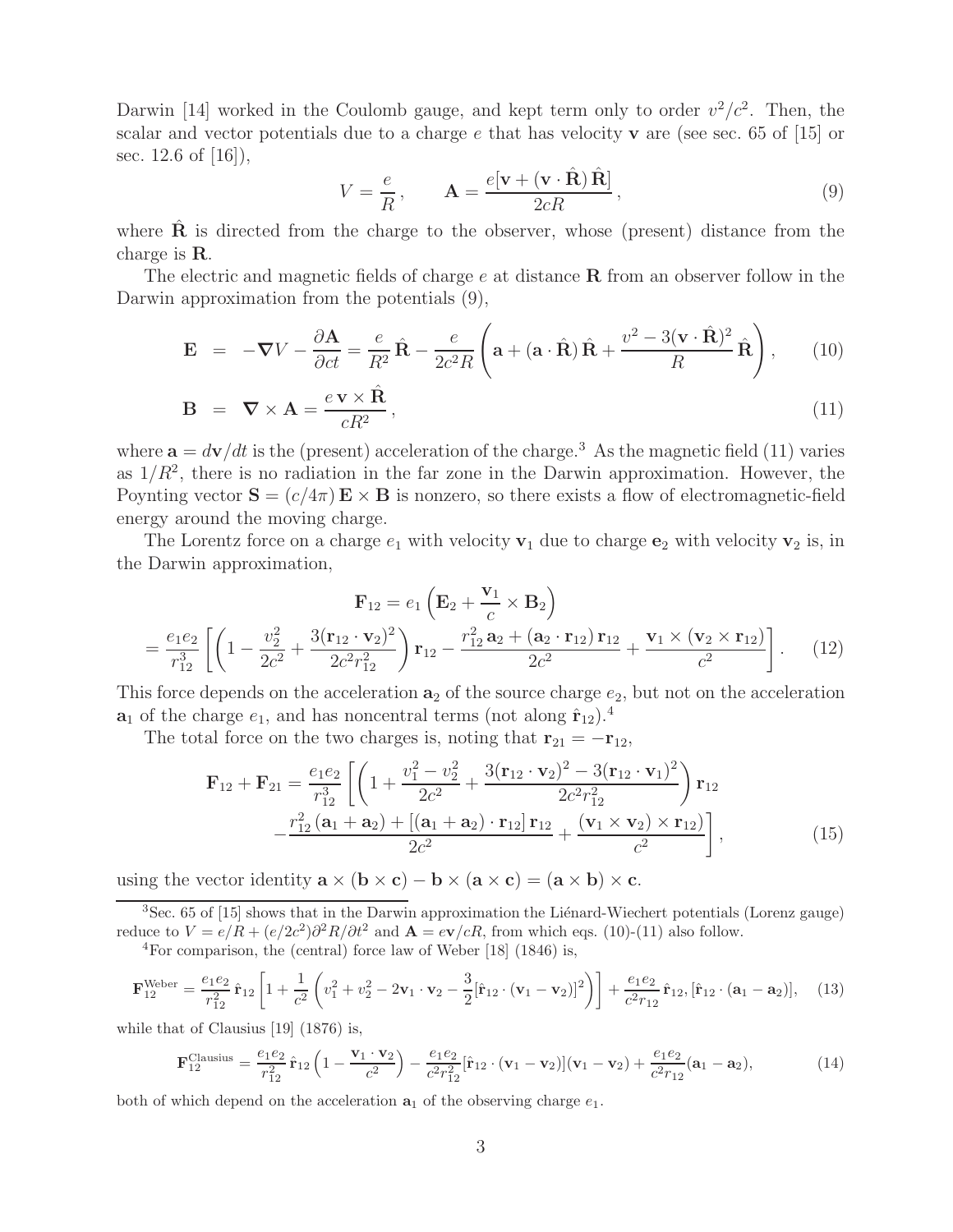# $\mathbf 3 \quad \mathbf{Use\ of\ } \mathbf{P}_{\text{EM}}^{(\text{M})}$

The electromagnetic momentum of the combined system of charges  $e_1$  and  $e_2$  is, according to Maxwell and recalling eq. (9),

$$
\mathbf{P}_{\text{EM}}^{(\text{M})} = \frac{e_1 \mathbf{A}_2^{(\text{C})}(\mathbf{r}_1)}{c} + \frac{e_2 \mathbf{A}_1^{(\text{C})}(\mathbf{r}_2)}{c} = \frac{e_1 e_2}{2c^2} \left[ \frac{\mathbf{v}_1 + \mathbf{v}_2}{r_{12}} + \frac{[(\mathbf{v}_1 + \mathbf{v}_2) \cdot \mathbf{r}_{12}] \mathbf{r}_{12}}{r_{12}^3} \right].
$$
 (16)

To take the time derivative of eq. (16), we note that  $\dot{\mathbf{r}}_i = \mathbf{v}_i$ ,  $\dot{\mathbf{r}}_{12} = \mathbf{v}_2 - \mathbf{v}_1$ ,  $\dot{\mathbf{v}}_i = \mathbf{a}_i$  and  $\dot{r}_{12} = \hat{\mathbf{r}}_{12} \cdot (\mathbf{v}_2 - \mathbf{v}_1)$  via  $r_{12}^2 = \mathbf{r}_{12}^2$ . Then,

$$
+\frac{[(a_1 + a_2) \cdot r_{12}] r_{12} + [(v_1 + v_2) \cdot (v_2 - v_1)] r_{12} + [(v_1 + v_2) \cdot r_{12}] (v_2 - v_1)}{r_{12}^3}
$$

$$
+\frac{(v_1 + v_2)[\hat{r}_{12} \cdot (v_2 - v_1)]}{r_{12}^2} - \frac{(v_1 + v_2)[\hat{r}_{12} \cdot (v_2 - v_1)]}{r_{12}^2} - \frac{3[\hat{r}_{12} \cdot (v_2 - v_1)][(v_1 + v_2) \cdot \hat{r}_{12}] \hat{r}_{12}}{r_{12}^3}
$$

$$
=\frac{e_1 e_2}{r_{12}^3} \left[ \frac{r_{12}^2 a_1 + a_2 + [(a_1 + a_2) \cdot r_{12}] r_{12} + (v_2^2 - v_1^2) r_{12}}{2c^2} + \frac{r_{12} \times (v_1 \times v_2)}{c^2} - \frac{3(r_{12} \cdot v_2)^2 - 3(r_{12} \cdot v_1)^2}{2c^2 r_{12}^2} r_{12} \right] = -F_{12} - F_{21}, \qquad (17)
$$

which provides the first confirmation of eq. (7).

# $4$  Use of  $\mathbf{P}_{\text{EM}}^{(\text{P})}$

The demonstration of eq. (7) using the Poynting form (6) of electromagnetic momentum is more intricate than that for  $\mathbf{P}_{EM}^{(M)}$ , although we expect that  $\mathbf{P}_{EM}^{(P)} = \mathbf{P}_{EM}^{(M)}$ , as the present example is "quasistatic" in the Darwin approximation.<sup>5</sup>

Our computation is to be accurate to order  $v^2/c^2$ , and since the magnetic field of eq. (11) is of order  $v/c$  we need only consider the leading term in the electric field of eq. (10),

$$
\mathbf{P}_{\text{EM}}^{(P)} = \int \frac{\mathbf{E}_1 \times \mathbf{B}_2 + \mathbf{E}_2 \times \mathbf{B}_1}{4\pi c} d\text{Vol} = \frac{e_1 e_2}{4\pi c^2} \int \frac{\mathbf{r} \times (\mathbf{v}_2 \times \mathbf{r}') + \mathbf{r}' \times (\mathbf{v}_1 \times \mathbf{r})}{r^3 r'^3} d\text{Vol}
$$
  
= 
$$
\frac{e_1 e_2}{4\pi c^2} \int \frac{(\mathbf{r} \cdot \mathbf{r}') (\mathbf{v}_1 + \mathbf{v}_2) - (\mathbf{r}' \cdot \mathbf{v}_1) \mathbf{r} - (\mathbf{r} \cdot \mathbf{v}_2) \mathbf{r}'}{r^3 r'^3} d\text{Vol},
$$
(18)

where vector  $\mathbf{r}(\mathbf{r}')$  is from charge 1(2) to the observation point.



<sup>&</sup>lt;sup>5</sup>See, for example, [13].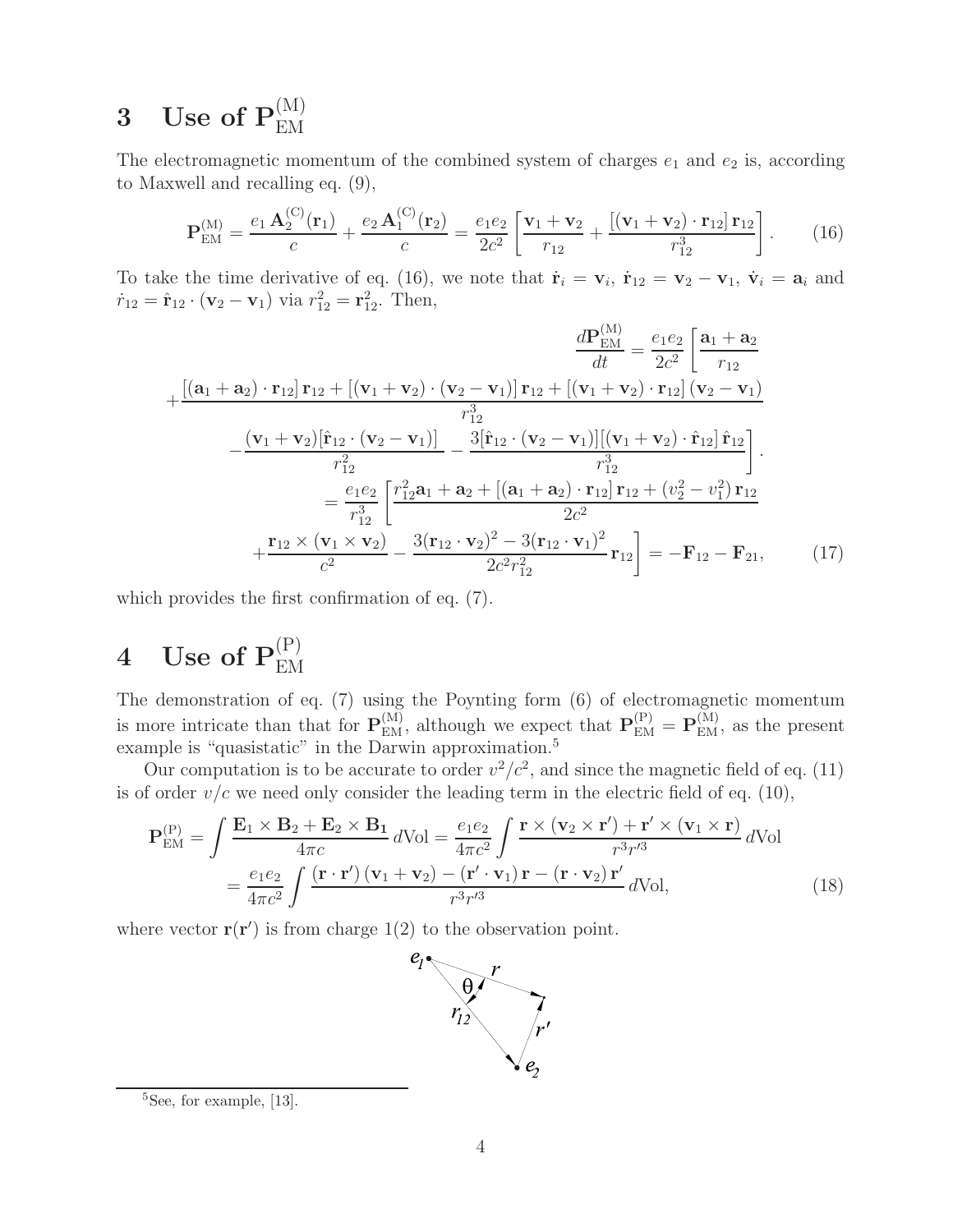The first term of eq. (18) is independent of angle  $\phi$ , and involves the factor **r** · **r'** which is related by,

$$
\mathbf{r}_{12} = \mathbf{r} - \mathbf{r}', \qquad r_{12}^2 = r^2 + r'^2 - 2\mathbf{r} \cdot \mathbf{r}', \qquad \mathbf{r} \cdot \mathbf{r}' = \frac{r'^2 + r^2 - r_{12}^2}{2}.
$$
 (19)

We adopt a spherical coordinate system  $(r, \theta, \phi)$  with origin at charge 1 and z-axis along **r**<sub>12</sub>, for which the volume element is  $dVol = r^2 dr \sin \theta d\theta d\phi$ . The distance r' from the observation point to charge 2 is related by  $r'^2 = r^2 - 2r r_{12} \cos \theta + r_{12}^2$ , where  $r_{12}$  is constant during the integration. A clever trick from  $[20]$  is to note that on a sphere of constant radius r we have  $r' dr' = r r_{12} \sin \theta d\theta$ , so we can write the volume element as  $dVol = r r' dr dr' d\phi/r_{12}$ .

The limits of the r' integration depend on whether r is greater or less than  $r_{12}$ ,

$$
\int d\text{Vol} = \frac{1}{r_{12}} \int_0^{r_{12}} r \, dr \int_{r_{12}-r}^{r_{12}+r} r' \, dr' \int_0^{2\pi} d\phi + \frac{1}{r_{12}} \int_{r_{12}}^{\infty} r \, dr \int_{r-r_{12}}^{r+r_{12}} r' \, dr' \int_0^{2\pi} d\phi. \tag{20}
$$

Then, the first integral in eq. (18) is,

$$
\frac{e_1 e_2 (\mathbf{v}_1 + \mathbf{v}_2)}{4 \pi c^2} 2 \pi (\mathbf{v}_1 + \mathbf{v}_2) \int \int dr \, dr' \frac{rr'}{r_{12}} \frac{r'^2 + r^2 - r_{12}^2}{2r^3 r'^3} = \frac{e_1 e_2 (\mathbf{v}_1 + \mathbf{v}_2)}{4c^2 r_{12}} \int \frac{dr}{r^2} \left[ r' - \frac{r^2 - r_{12}^2}{r'} \right]_{r'_{\text{min}}}^{r'_{\text{max}}}
$$
\n
$$
= \frac{e_1 e_2}{4c^2 r_{12}} \left( \int_0^{r_{12}} \frac{dr}{r^2} \left[ r' - \frac{r^2 - r_{12}^2}{r'} \right]_{r_{12} - r}^{r_{12} + r} + \int_{r_{12}}^\infty \frac{dr}{r^2} \left[ r' - \frac{r^2 - r_{12}^2}{r'} \right]_{r - r_{12}}^{r + r_{12}} \right)
$$
\n
$$
= \frac{e_1 e_2 (\mathbf{v}_1 + \mathbf{v}_2)}{4c^2 r_{12}} \left( \int_0^{r_{12}} \frac{dr}{r^2} (2r - 2r) + \int_{r_{12}}^\infty \frac{dr}{r^2} (2r_{12} + 2r_{12}) \right) = \frac{e_1 e_2 (\mathbf{v}_1 + \mathbf{v}_2)}{c^2 r_{12}}. \tag{21}
$$

To evaluate the second integral in eq. (18) we take velocity  $v_1$  to be in the x-z plane.



Then,

 $\mathbf{r} = r(\sin \theta \cos \phi, \sin \theta \cos \phi, \cos \theta), \qquad \mathbf{r}' = (r \sin \theta \cos \phi, r \sin \theta \cos \phi, r \cos \theta - r_{12}),$  (22)

$$
(\mathbf{r}' \cdot \mathbf{v}_1) \mathbf{r} = r(rv_{1x} \sin \theta \cos \phi + rv_{1z} \cos \theta - r_{12}v_{1z}) (\sin \theta \cos \phi, \sin \theta \cos \phi, \cos \theta). \tag{23}
$$

$$
r'^2 = r^2 + r_{12}^2 - 2rr_{12}\cos\theta, \qquad \cos\theta = \frac{r^2 + r_{12}^2 - r'^2}{2rr_{12}}. \tag{24}
$$

The integral of  $(\mathbf{r}' \cdot \mathbf{v}_1) \mathbf{r}$  over  $\phi$  has  $(x, y, z)$  components  $\pi r (rv_{1x} \sin^2 \theta, 0, 2rv_{1z} \cos^2 \theta - 2r_{12}v_{1z} \cos \theta)$ , and its volume integral is,

$$
-\frac{e_1 e_2}{4\pi c^2} \frac{\pi}{r_{12}} \int_0^\infty r \, dr \int_{r'_{\text{min}}}^{r'_{\text{max}}} r' \, dr' \, \frac{r(rv_{1x}(1-\cos^2\theta), 0, 2rv_{1z}\cos^2\theta - 2r_{12}v_{1z}\cos\theta)}{r^3 r'^3}
$$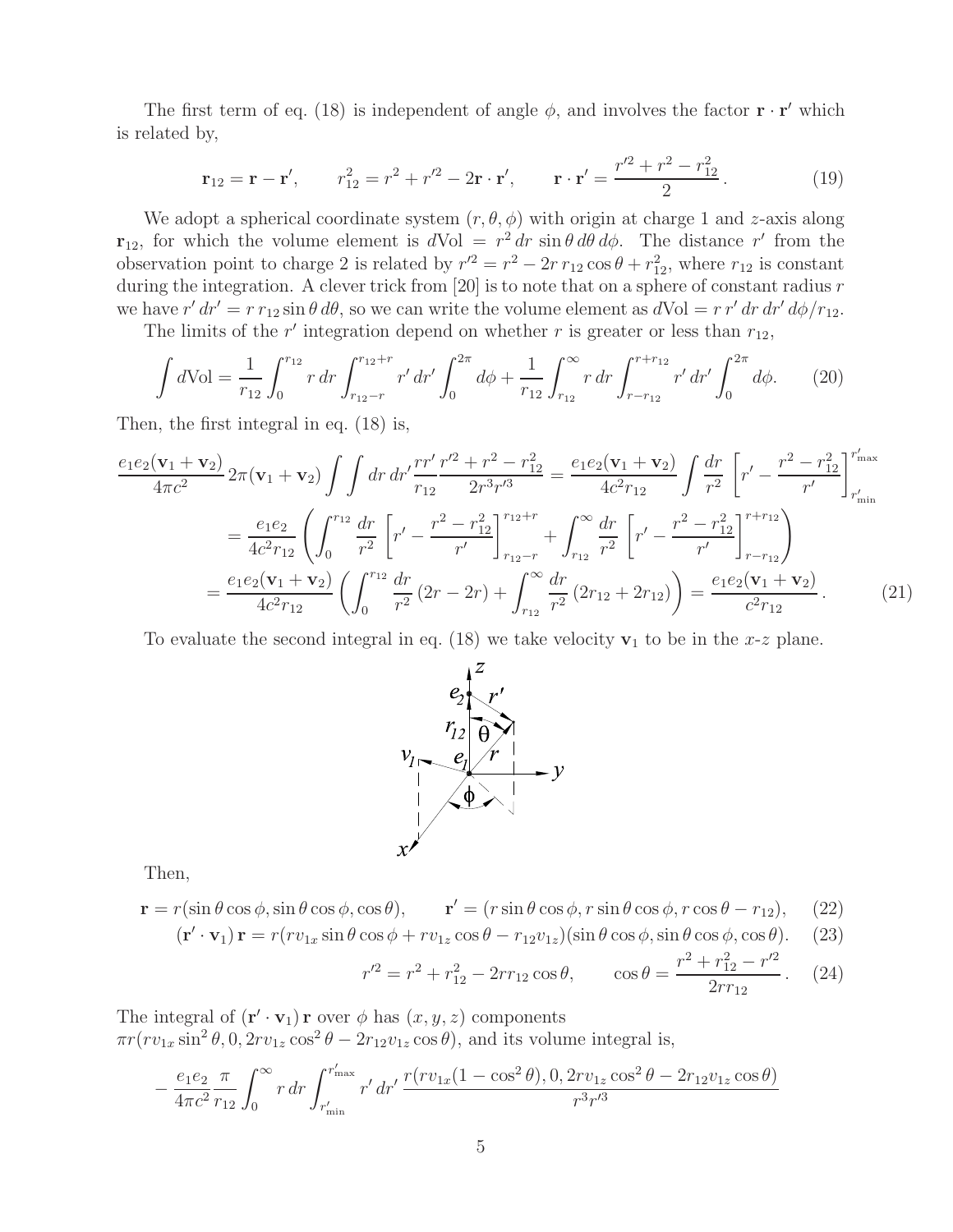$$
= -\frac{e_1 e_2}{4c^2 r_{12}} \int_0^{r_{12}} dr' \left[ \frac{v_{1x}}{r'^2} - \frac{v_{1x} (r^2 + r_{12}^2 - r'^2)^2}{4r^2 r'^2 r_{12}^2}, 0, \frac{v_{1z} (r^2 + r_{12}^2 - r'^2)^2}{2r^2 r'^2 r_{12}^2} - \frac{v_{1z} (r^2 + r_{12}^2 - r'^2)}{r^2 r'^2} \right] - \frac{e_1 e_2}{4c^2 r_{12}} \int_{r_{12}}^{\infty} dr \int_{r + r_{12}}^{r - r_{12}} dr' \left[ \frac{v_{1x}}{r'^2} - \frac{v_{1x} (r^2 + r_{12}^2 - r'^2)^2}{4r^2 r'^2 r_{12}^2}, 0, \frac{v_{1z} (r^2 + r_{12}^2 - r'^2)^2}{2r^2 r'^2 r_{12}^2} - \frac{v_{1z} (r^2 + r_{12}^2 - r'^2)}{r^2 r'^2} \right]. \tag{25}
$$

The third integral in eq. (18) is the same as the second but with index  $1 \rightarrow 2$ .

The remaining integrals are "elementary", but very tedious to evaluate. So, we accept without detailed confirmation that the result is  $\mathbf{P}_{\text{EM}}^{(P)} = \mathbf{P}_{\text{EM}}^{(M)}$ .

## **References**

- [1] J.C. Maxwell, *A Treatise on Electricity and Magnetism*, Vol. 2 (Clarendon Press, 1873), http://kirkmcd.princeton.edu/examples/EM/maxwell\_treatise\_v2\_73.pdf
- [2] K.T. McDonald, *Is Faraday's Disk Dynamo a Flux-Rule Exception?* (July 27, 2019), http://kirkmcd.princeton.edu/examples/faradaydisk.pdf
- [3] J.C. Maxwell, *On Physical Lines of Force. Part II.—The Theory of Molecular Vortices applied to Electric Currents*, Phil. Mag. **21**, 281, 338 (1861), eq. (77), http://kirkmcd.princeton.edu/examples/EM/maxwell\_pm\_21\_281\_61.pdf http://kirkmcd.princeton.edu/examples/EM/maxwell\_pm\_21\_338\_61.pdf See also Appendices A.28.1.7, A.28.2.6, A.28.3.7 and A.28.4.7 of [2].
- [4] J.C. Maxwell, *A Dynamical Theory of the Electromagnetic Field*, Phil. Trans. Roy. Soc. London **155**, 459 (1865), kirkmcd.princeton.edu/examples/EM/maxwell\_ptrsl\_155\_459\_65.pdf
- [5] J.J. Thomson, *On the Illustration of the Properties of the Electric Field by Means of Tubes of Electrostatic Induction*, Phil. Mag. **31**, 149 (1891), eqs. (2) and (6), http://kirkmcd.princeton.edu/examples/EM/thomson\_pm\_31\_149\_91.pdf See also [6].
- [6] K.T. McDonald, *J.J. Thomson and "Hidden" Momentum* (Apr. 30, 2014), http://kirkmcd.princeton.edu/examples/thomson.pdf
- [7] O. Heaviside, *On the Forces, Stresses and Fluxes of Energy in the Electromagnetic Field*, Phil. Trans. Roy. Soc. London **183**, 423 (1892), sec. 26, http://kirkmcd.princeton.edu/examples/EM/heaviside\_ptrsla\_183\_423\_92.pdf This was a clarification of his discussion in 1886, eq. (7a) of [8].

<sup>&</sup>lt;sup>6</sup>Page and Adams seem not to have been aware in [20] that this result is to be expected, or that the computation of  $\mathbf{P}_{\text{EM}}^{(M)}$  is much simpler than that of  $\mathbf{P}_{\text{EM}}^{(P)}$ . Hence, that they arrived at the form of our eq. (16) in their eq. (8) suggests that the actually did complete the integration in our eq. (25).